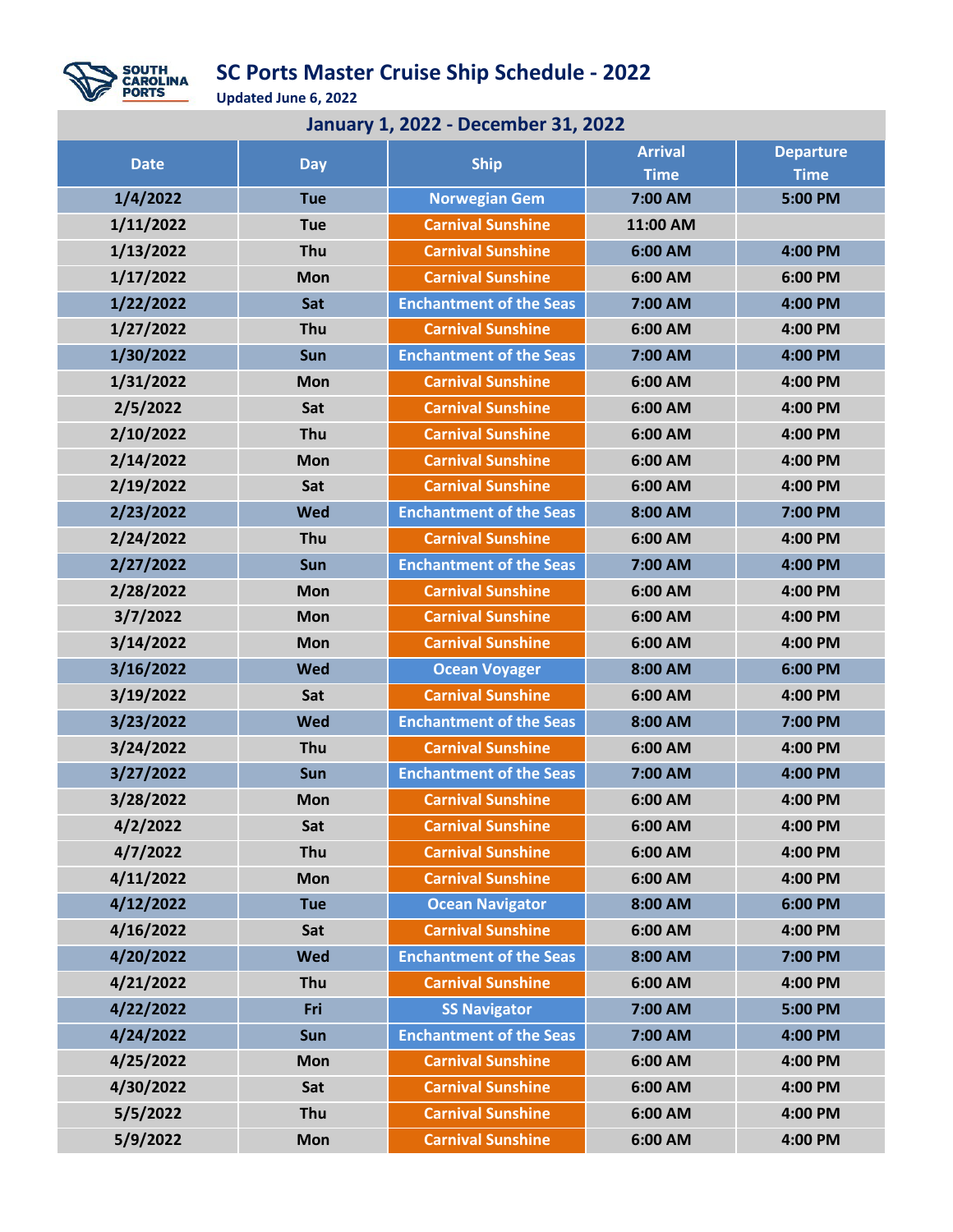| May 9/10/11, 2022 | Mon/Tue         | <b>Summit</b>            | 6:30 PM  | 5:00 PM |
|-------------------|-----------------|--------------------------|----------|---------|
| 5/14/2022         | Sat             | <b>Carnival Sunshine</b> | 6:00 AM  | 4:00 PM |
| May 15/16, 2022   | Sun             | <b>SS Navigator</b>      | 11:00 AM | 4:00 PM |
| 5/19/2022         | Thu             | <b>Carnival Sunshine</b> | 6:00 AM  | 4:00 PM |
| May 19/20, 2022   | Thu/Fri         | <b>Summit</b>            | 6:30 PM  | 5:00 PM |
| 5/23/2022         | <b>Mon</b>      | <b>Carnival Sunshine</b> | 6:00 AM  | 4:00 PM |
| 5/28/2022         | Sat             | <b>Carnival Sunshine</b> | 6:00 AM  | 4:00 PM |
| May 30/31, 2022   | Mon/Tue         | <b>Summit</b>            | 10:00 AM | 6:00 PM |
| 6/2/2022          | Thu             | <b>Carnival Sunshine</b> | 6:00 AM  | 4:00 PM |
| 6/6/2022          | <b>Mon</b>      | <b>Carnival Sunshine</b> | 6:00 AM  | 4:00 PM |
| June 8/10, 2022   | Wed/Fri         | <b>Summit</b>            | 7:00 AM  | 4:00 PM |
| 6/11/2022         | Sat             | <b>Carnival Sunshine</b> | 6:00 AM  | 4:00 PM |
| 6/16/2022         | Thu             | <b>Carnival Sunshine</b> | 6:00 AM  | 4:00 PM |
| 6/20/2022         | <b>Mon</b>      | <b>Carnival Sunshine</b> | 6:00 AM  | 4:00 PM |
| 6/25/2022         | Sat             | <b>Carnival Sunshine</b> | 6:00 AM  | 4:00 PM |
| 6/30/2022         | Thu             | <b>Carnival Sunshine</b> | 6:00 AM  | 4:00 PM |
| 7/4/2022          | <b>Mon</b>      | <b>Carnival Sunshine</b> | 6:00 AM  | 4:00 PM |
| 7/9/2022          | Sat             | <b>Carnival Sunshine</b> | 6:00 AM  | 4:00 PM |
| 7/14/2022         | Thu             | <b>Carnival Sunshine</b> | 6:00 AM  | 4:00 PM |
| 7/18/2022         | <b>Mon</b>      | <b>Carnival Sunshine</b> | 6:00 AM  | 4:00 PM |
| 7/23/2022         | Sat             | <b>Carnival Sunshine</b> | 6:00 AM  | 4:00 PM |
| 7/28/2022         | Thu             | <b>Carnival Sunshine</b> | 6:00 AM  | 4:00 PM |
| 8/1/2022          | <b>Mon</b>      | <b>Carnival Sunshine</b> | 6:00 AM  | 4:00 PM |
| 8/6/2022          | Sat             | <b>Carnival Sunshine</b> | 6:00 AM  | 4:00 PM |
| 8/11/2022         | Thu             | <b>Carnival Sunshine</b> | 6:00 AM  | 4:00 PM |
| 8/15/2022         | <b>Mon</b>      | <b>Carnival Sunshine</b> | 6:00 AM  | 4:00 PM |
| 8/20/2022         | Sat             | <b>Carnival Sunshine</b> | 6:00 AM  | 4:00 PM |
| 8/25/2022         | Thu             | <b>Carnival Sunshine</b> | 6:00 AM  | 4:00 PM |
| 8/29/2022         | <b>Mon</b>      | <b>Carnival Sunshine</b> | 6:00 AM  | 4:00 PM |
| 9/3/2022          | Sat             | <b>Carnival Sunshine</b> | 6:00 AM  | 4:00 PM |
| 9/8/2022          | Thu             | <b>Carnival Sunshine</b> | 6:00 AM  | 4:00 PM |
| 9/12/2022         | <b>Mon</b>      | <b>Carnival Sunshine</b> | 6:00 AM  | 4:00 PM |
| 9/17/2022         | Sat             | <b>Carnival Sunshine</b> | 6:00 AM  | 4:00 PM |
| 9/22/2022         | Thu             | <b>Carnival Sunshine</b> | 6:00 AM  | 4:00 PM |
| 9/26/2022         | <b>Mon</b>      | <b>Carnival Sunshine</b> | 6:00 AM  | 4:00 PM |
| 9/27 & 9/28, 2022 | <b>Tues/Wed</b> | <b>Crystal Endeavor</b>  | 8:00 AM  | 6:00 PM |
| 10/1/2022         | Sat             | <b>Carnival Sunshine</b> | 6:00 AM  | 4:00 PM |
| 10/6/2022         | Thu             | <b>Carnival Sunshine</b> | 6:00 AM  | 4:00 PM |
| 10/10/2022        | <b>Mon</b>      | <b>Carnival Sunshine</b> | 6:00 AM  | 4:00 PM |
| 10/11/2022        | <b>Tue</b>      | <b>Mein Schiff 1</b>     | 7:00 AM  | 4:00 PM |
| 10/15/2022        | Sat             | <b>Carnival Sunshine</b> | 6:00 AM  | 4:00 PM |
| 10/20/2022        | Thu             | <b>Carnival Sunshine</b> | 6:00 AM  | 4:00 PM |

2022 Cruise Calendar - SC Ports